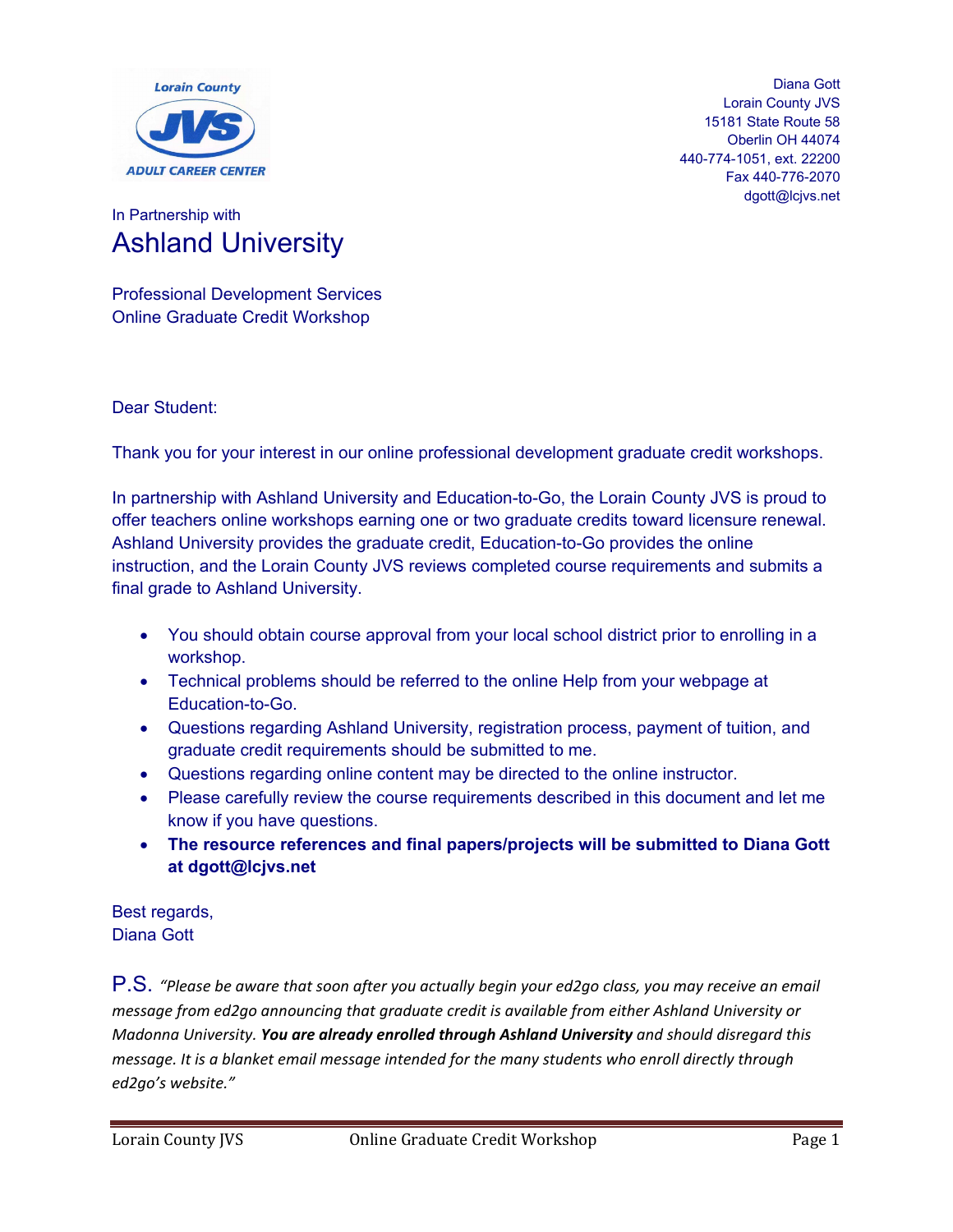#### **To earn one graduate credit students must:**

To earn the graduate credit students must:

- 1. Complete and return the attached Ashland University registration form with payment to my attention.
- **2.** Complete all required coursework. We advise students to expect to spend at least four hours per week covering lessons. Your instructor will post a lesson each Wednesday and Friday for six weeks. **Students have an additional two weeks to complete coursework following the Final Exam Due Date.**

### **Ashland University required coursework (beyond the ed2go requirements)**

- a. Complete all twelve online quizzes with a minimum passing rate of 80% per quiz.
- b. Respond fully to inquiries, questions, or assignments from the class facilitator.
- c. Score an 80 or higher on the online final. Scores below 80 will require a supplemental assignment documenting successful completion of the online curriculum.
- d. Cite two recent professional references that you reviewed as a follow-up to the class information (online references are acceptable). List specific titles, pages, dates, and a one-paragraph summary of the resource information.
- e. Choose one of the following (either a paper or project):
	- **i.** PAPER: Submit 1-2 pages responding fully to the paper requirements. The work must be word-processed, double-spaced, and in 12 pt. font. **This work is due two weeks following the Final Exam Due Date.**
		- 1. Identify one element of this lesson you found especially interesting and applicable to your education responsibilities.
		- 2. Describe the impact that you feel this information will have on your students or colleagues.
		- 3. Outline a plan of implementation noting specific steps, timelines, possible partners, and potential obstacles.
	- ii. PROJECT: Submit 1-2 pages responding fully to the listed requirements. The work must be word-processed, double-spaced, and in 12 pt. font. **This work is due two weeks following the Final Exam Due Date.** A 10 slide power point is also acceptable.
		- 1. Provide a completed project that applies to the content in this workshop.
		- 2. Use information and examples beyond what was worked on in the workshop (i.e. a multi-page Word document, a completed series of spreadsheets, a 10-slide PowerPoint presentation, a multi-page webpage, etc.).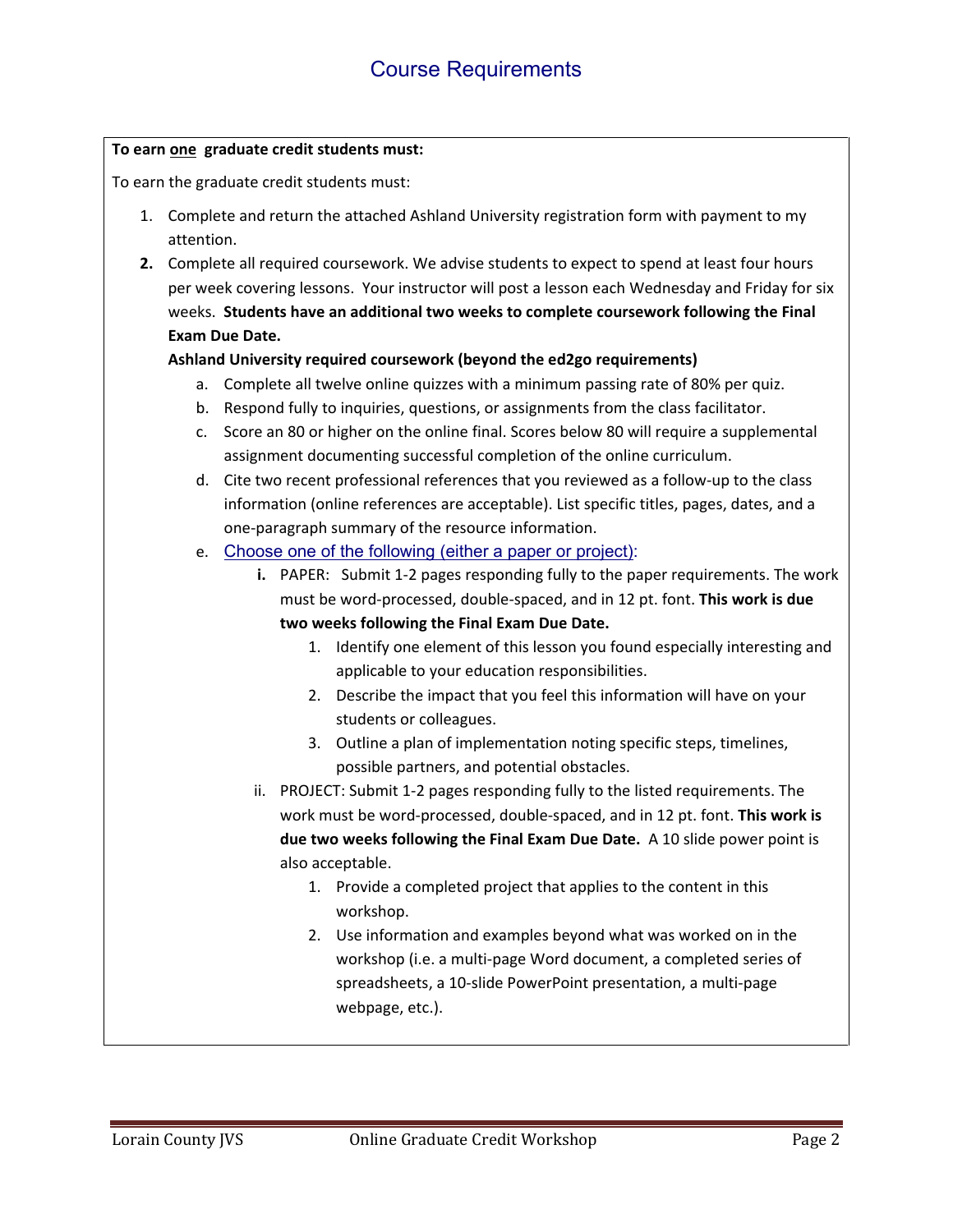#### **To earn two graduate credits students must:**

- 1. Complete and return the attached Ashland University registration form with payment to my attention.
- **2.** Complete all required coursework. We advise students to expect to spend at least four hours per week covering lessons. Your online instructor will post a lesson each Wednesday and Friday for six weeks**. Students have an additional two weeks to complete coursework from the Final Exam Due Date.**

#### **Ashland University required coursework (beyond the ed2go requirements)**

- a. Complete all twelve online quizzes with a minimum passing rate of 80% per quiz.
- b. Respond fully to inquiries, questions, or assignments from the Lorain County JVS.
- c. Score an 80 or higher on the online final. Scores below 80 will require a supplemental assignment documenting successful completion of the online curriculum.
- d. Cite four recent professional references that you reviewed as a follow-up to the class information (online references are acceptable). List specific titles, pages, dates, and a one-paragraph summary of the resource information.
- e. PROJECT/PAPER: Choose the Application Paper, the Research Paper or the Project Paper.

**Application Paper**: Submit four or more pages. The work must be word-processed, double-spaced, and in 12 pt. font. **This work is due two weeks following the Final Exam Due Date.**

- 1. Include the course title, session date, your name, and your email at the top right corner of the paper.
- 2. Identify one element of a lesson you found especially interesting and applicable to your current job responsibilities.
- 3. Describe the impact that you feel this information will have on your students or colleagues.
- 4. Outline a plan of implementation noting steps, timelines, possible partners, and potential obstacles.

**Research Paper**: Submit four or more pages and an additional works cited page. The work must be word-processed, double-spaced, and in 12 pt. font. Use MLA or APA style**. This work is due two weeks following the Final Exam Due Date.**

- 1. Include the course title, session date, your name, and your email.
- 2. Identify a current topic relevant to the coursework. Conduct a literature review on the topic.
- 3. You must have at least three references cited that are less than five years old. Describe the current research on the topic and the impact that you feel this information will have on your students or colleagues and or classroom instruction. The three sources must differ from your professional citations listed in professional resource references.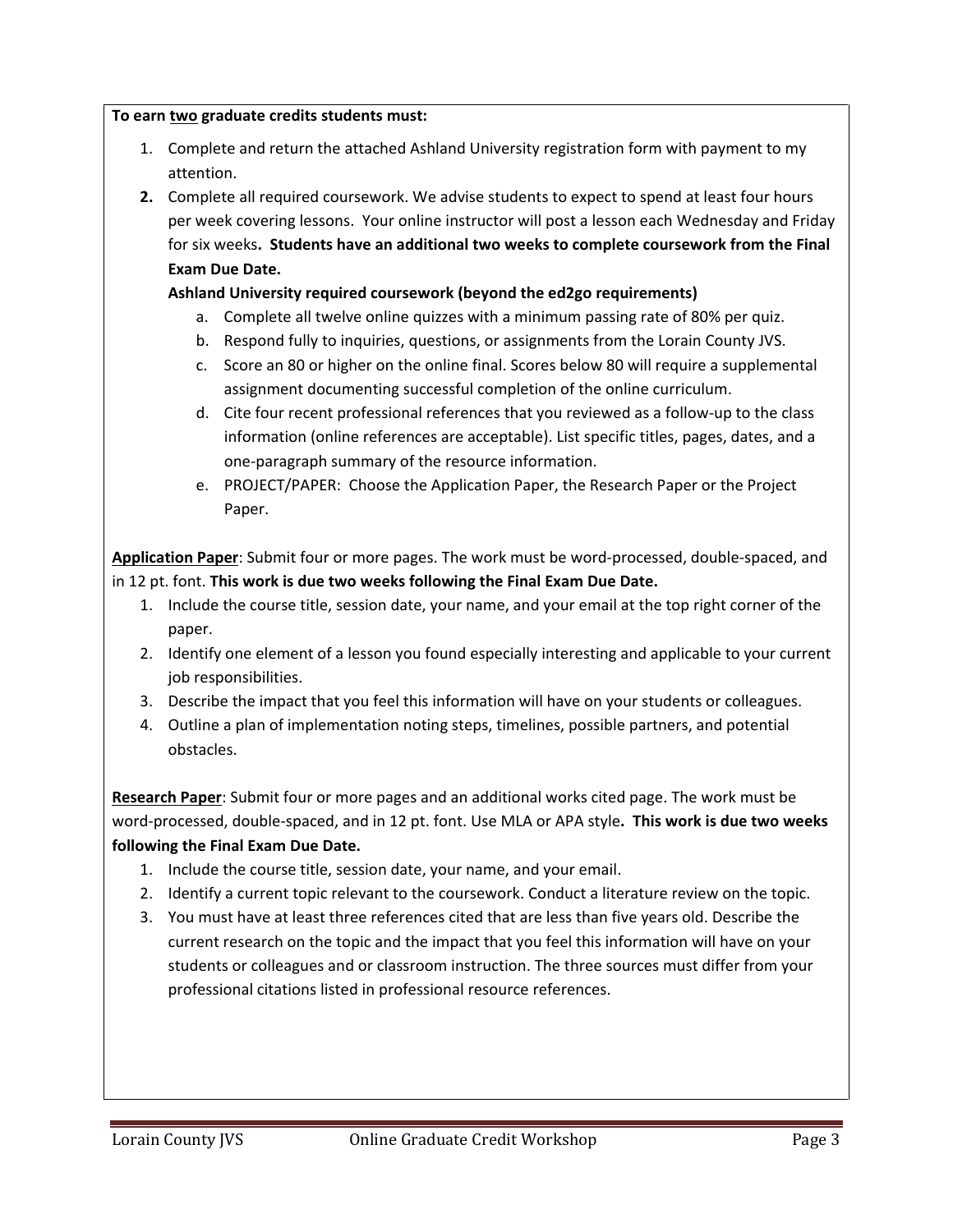**Project Paper**: Submit four or more pages. The work must be word-processed, double-spaced, and in 12 pt. font. **This work is due two weeks following the Final Exam Due Date.**

- 1. Include the course title, session date, your name, and your email at the top right corner of the paper.
- 2. Provide a completed project that applies to the content in this workshop. Use information and examples beyond what was worked on in the workshop (i.e. a multi-page Word document, a completed series of spreadsheets, a 10-slide PowerPoint presentation, a multi-page webpage, etc.).
- 3. Outline a plan of implementation noting specific steps, timelines, possible partners, and potential obstacles.
- 4. Include a sample lesson plan describing specific implementation of the lesson.

# How to Register

The registration process is in two parts.

- 1. The first step is to enroll online to gain access to the online classroom.
	- Start at our online instruction center [www.ed2go.com/lcjvsae.](http://www.ed2go.com/lcjvsae)
	- Use the search engine to locate the class you wish to take.
	- Click on the 'Enroll Now' button.
	- If you are taking for Ashland credit, choose continue on Ed2go as you will only pay Ashland.
	- The system will walk you through the process of enrolling online, including assigning yourself a password.
	- You will receive an automated confirmation of registration. Please note that the online classes are available for noncredit. The price quoted by the automated ed2go system doesn't provide the cost of tuition for students seeking professional development semester hours. The tuition rate for graduate credit is provided below.

2. The second step is to complete and return to our office the Ashland University registration form by mail with your payment. Please be sure to indicate the start date and course title on the registration form.

The tuition for graduate one credit workshop is \$285. Tuition for graduate two credit workshop is \$440. To pay by check, make checks payable to Lorain County JVS and mail it to my attention. To pay by credit card, call or mail credit card information to the Lorain County JVS. Please be sure to include card # and the expiration date.

- You can make payment by
	- 1. Calling 440-774-1051, ext. 22254
	- 2. Faxing your payment information to: 440-776-2070
	- 3. Mailing your payment to:

 **Lorain County JVS Adult Career Center 15181 St. Rt. 58 Oberlin, OH 44074**

4. Bringing your payment to The Adult Career Center office